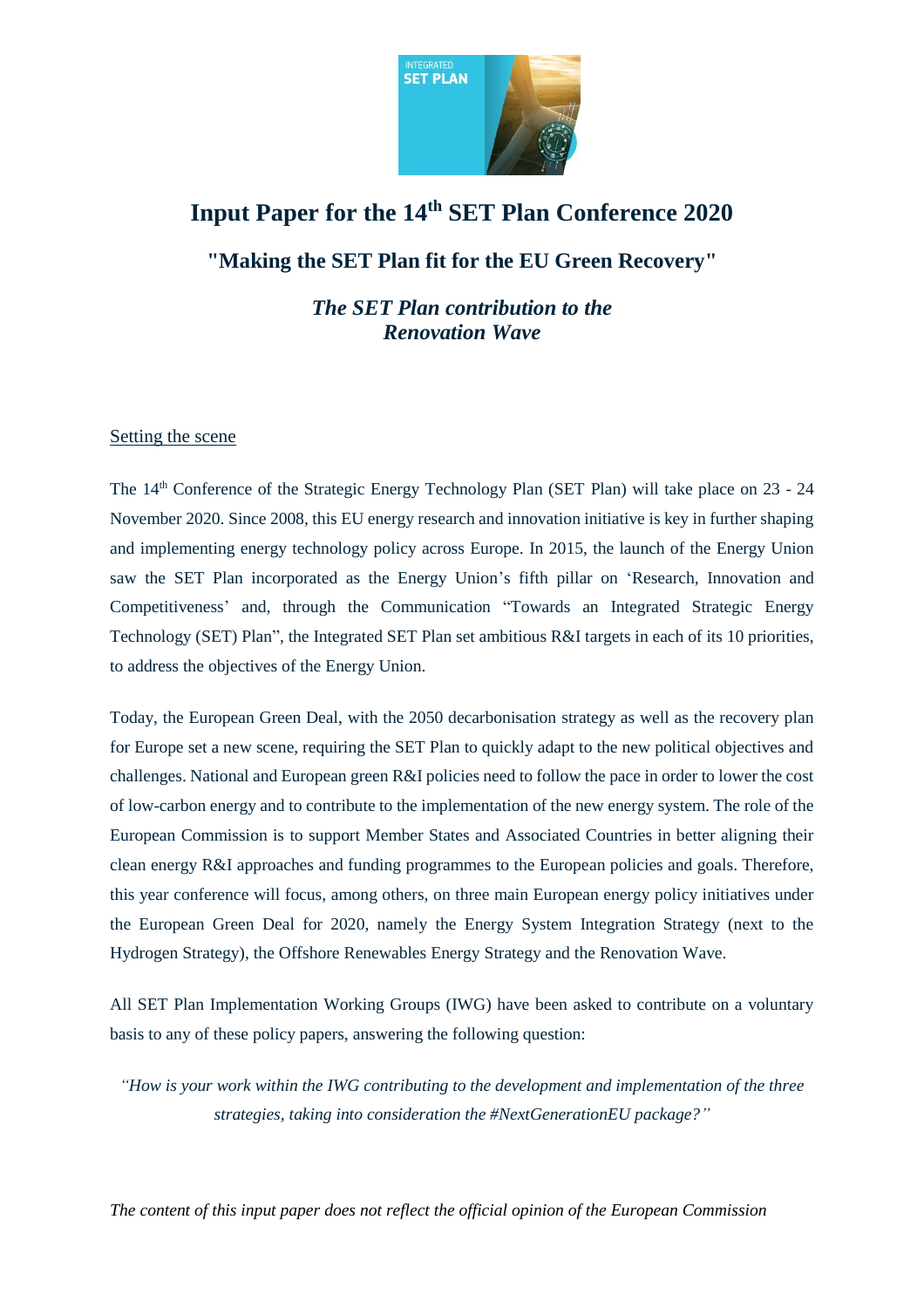

# IWG contributions to the Renovation Wave

- IWG Photovoltaics
- IWG Deep Geothermal
- IWG Positive Energy Districts
- IWG Buildings
- IWG Batteries
- IWG Industry

<u>.</u>

• IWG Bioenergy and Renewable Fuels

The [Renovation Wave](https://ec.europa.eu/energy/sites/ener/files/eu_renovation_wave_strategy.pdf) tackles the building sector, a key area for the European Green Deal, as it is responsible for more than one third of the EU's emissions. This area is a priority on the last as "currently, roughly 75% of the building stock is energy inefficient, yet almost 80% of today's buildings will still be in use in 2050"<sup>1</sup>. The aim of this strategy is to create a refurbished and improved building stock in the EU in order to reach a clean energy system through energy efficiency.

This strategy builds on the work done in the last years on energy efficiency for buildings, including through the efforts undertaken by the Positive Energy Districts approach as delivered under SET Plan Action 3.2, the H2020 Smart Cities & Communities Lighthouse Projects and Smart Cities Marketplace's Action Cluster on Sustainable Districts & Built Environment.

The **PhotovoltaicsIWG** contributes to the Renovation Wave being PV one of the technologies of choice for use in buildings, cities and neighborhoods. It is inherently modular and silent and offers excellent possibilities for attractive, citizen-centered, value-oriented and sustainable use. Building Integrated PV (BIPV) as well as Building Added PV (BAPV) have convincingly shown their potential and are logical and indispensable for deep (energy) renovation, but they need to be developed further to allow for rapid, affordable application in the wide variety of buildings in the existing stock. This requires further improvements concerning flexibility of use, cost reduction (reducing the difference with standard applications), performance enhancement, manufacturing technologies and supply-chain integration, adapted building codes, and local energy system integration to realize their full potential.

An example of ongoing research project implementing this strategy is the "Standard-BIPV-System - Standardised BIPV construction elements with integrated BOS" project (funded by the German BMWi,

*The content of this input paper does not reflect the official opinion of the European Commission* <sup>1</sup> https://ec.europa.eu/energy/topics/energy-efficiency/energy-efficient-buildings/renovation-wave\_en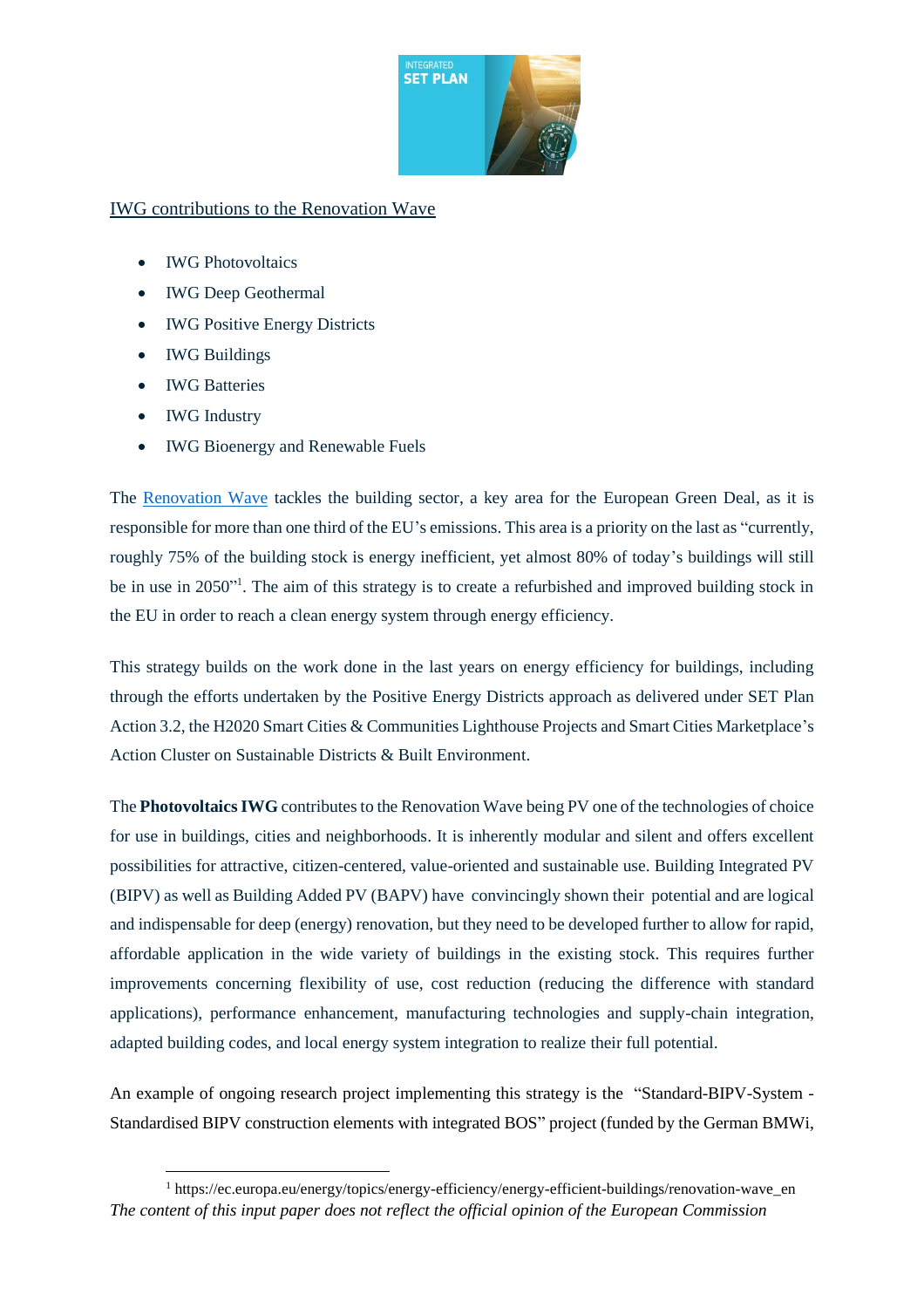

carried out by 7 partners from Industry and research, total budget of EUR 2.8 million, and a duration 3 years). The projects will develop standardised BIPV construction elements with integrated bulk of system (BOS), on the basis of the Plug&Power technology. To achieve a widespread use of BIPV in the building stock it is crucial to develop solar active building elements which can be easily integrated into existing planning procedures and which are cost-effective regarding the additional costs per square meter compared to conventional passive components.

The **Deep Geothermal IWG** is part of the Renovation Wave Strategy as to contribute to a European building stock that is efficiently heated, cooled and powered by renewable energy sources, such as geothermal. To allow innovative heating and cooling grids to be deployed at a large scale in the future, the innovation focus should lie on advanced, low-temperature systems running on 100% renewables and unavoidable waste heat in combination with building renovation and energy system integration. In order to displace fossil fuels in buildings, geothermal heat pumps combined with geothermal heat grids are an affordable solution of renewable energy in constant supply. Regarding the IWG principal R&I activities, the focus is on geothermal heat in urban areas as well as increasing awareness and risk mitigation.

The **Positive Energy District IWG** is directly contributing to the Renovation Wave through the strengthening of national innovation policies by coordinating, pooling and increasing of R&I funding for developing 100 Positive Energy Districts (PEDs) in Europe by 2025. Its objective is to facilitate technology, innovation and demonstration for PEDs and provide framework conditions for faster market diffusion, jobs in construction and renovation and upscaling and replication of PEDs in Europe. The PED IWG is specifically contributing through the development of a joint transnational call for PED Labs and PED Demos and other additional activities (e.g. capacity building, knowledge exchange etc.) for PED Renovation. A first call for PED Labs and PED Demos within the ERA-NET Positive Energy Districts is planned for 2021 with 15 European countries involved and a call budget of about EUR 17 Million. Additional annual calls on PEDs development as such, but also PED renovation will follow as the mission of the SET Plan Action to develop 100 PEDs in Europe by 2025 will become a priority area in the planned Driving Urban Transitions Partnership in Horizon Europe. The Positive Energy District IWG expects 20 out of 100 PEDs to be PED Renovations. The PED renovations will be triggered by annual joint transnational calls for research and innovation (about EUR 20 million call budget). In the majority of participating countries national public research funding, especially innovation funds, need to be matched by contributions of the beneficiaries. On average, approximately at least 30% (EUR 150 million out of EUR 500 million) of public funding will be given by the beneficiaries (depending on the national funding rules). Additionally, public R&I funding is expected to have a leverage effect, leading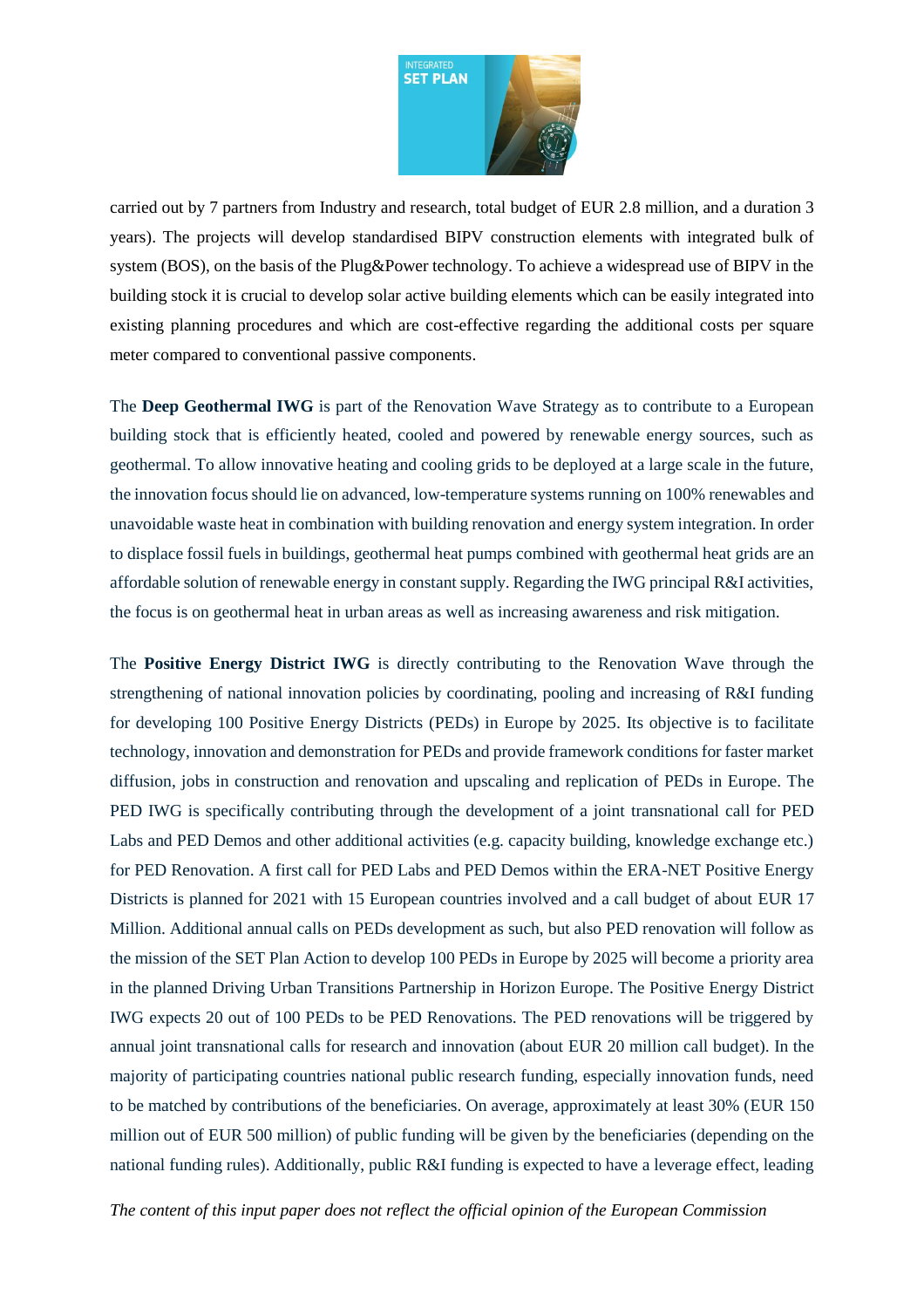

to investments for the deployment and operation of PEDs, infrastructure, construction and refurbishment by cities, public housing organisations, real estate developers etc. The investments on the ground for 20 PED renovations can be estimated at a minimum of EUR 20 billion.

The objective of the Positive Energy District IWG is also to facilitate coordination and synergies between national R&I Programmes as well as to activate measures/budgets in the national recovery plans, in order to accelerate PED renovation and maximise impact with respect to economic recovery, emission reduction and implementation of carbon neutral cities.

In September, the Positive Energy Districts IWG established a Task Force on National Recovery Plans. The ambition of this Task Force is to identify national recovery plans related to the COVID 19 crisis that may serve as an opportunity to boost support for climate neutrality in cities. Transnational cooperation regarding national programmes supporting implementation for climate neutrality in cities that go beyond R&I funding is a chance to strengthen of ambitions towards the EU Mission on Climate neutral Cities and create a strong implementation level for the planned Driving Urban Transitions Partnership. So far, four countries have presented their national recovery plans related to climate neural cities (AT, DE, NL, SE), but the process is ongoing.

The **Energy Systems IWG** contributes to the Renovation Wave when it comes to the energy communities' objective. Indeed, the IWG4 is active in the analysis towards the removal of barriers to building renovation identified by the Energy Efficiency Financial Institutions Group (EEFIG) and highlighted into the Renovation Wave Roadmap, with special reference to:

- Barrier n.5 ("A combination of factors making it difficult to aggregate projects and/or carry out more efficient district approaches") and
- Barrier n.6 ("Regulatory barriers such as complex permit procedures at national or local level, EU rules limiting the effectiveness and feasibility of some of the possible solutions").

In this respect, a Taskforce "Energy Communities" operated as part of the Horizon 2020 BRIDGE Initiative and "Taskforce Local Energy Communities" of ERA-Net Smart Energy Systems cooperate closely to better understand legal and regulatory frameworks and derive research and innovation needs on member state and EU level.

The input from the **Buildings IWG** is key in implementing the Renovation Wave. Indeed, the refurbishment of existing buildings has a high potential for reducing CO2 emissions due to their large number and systemically relevant energy demand. The renovation of buildings includes not only the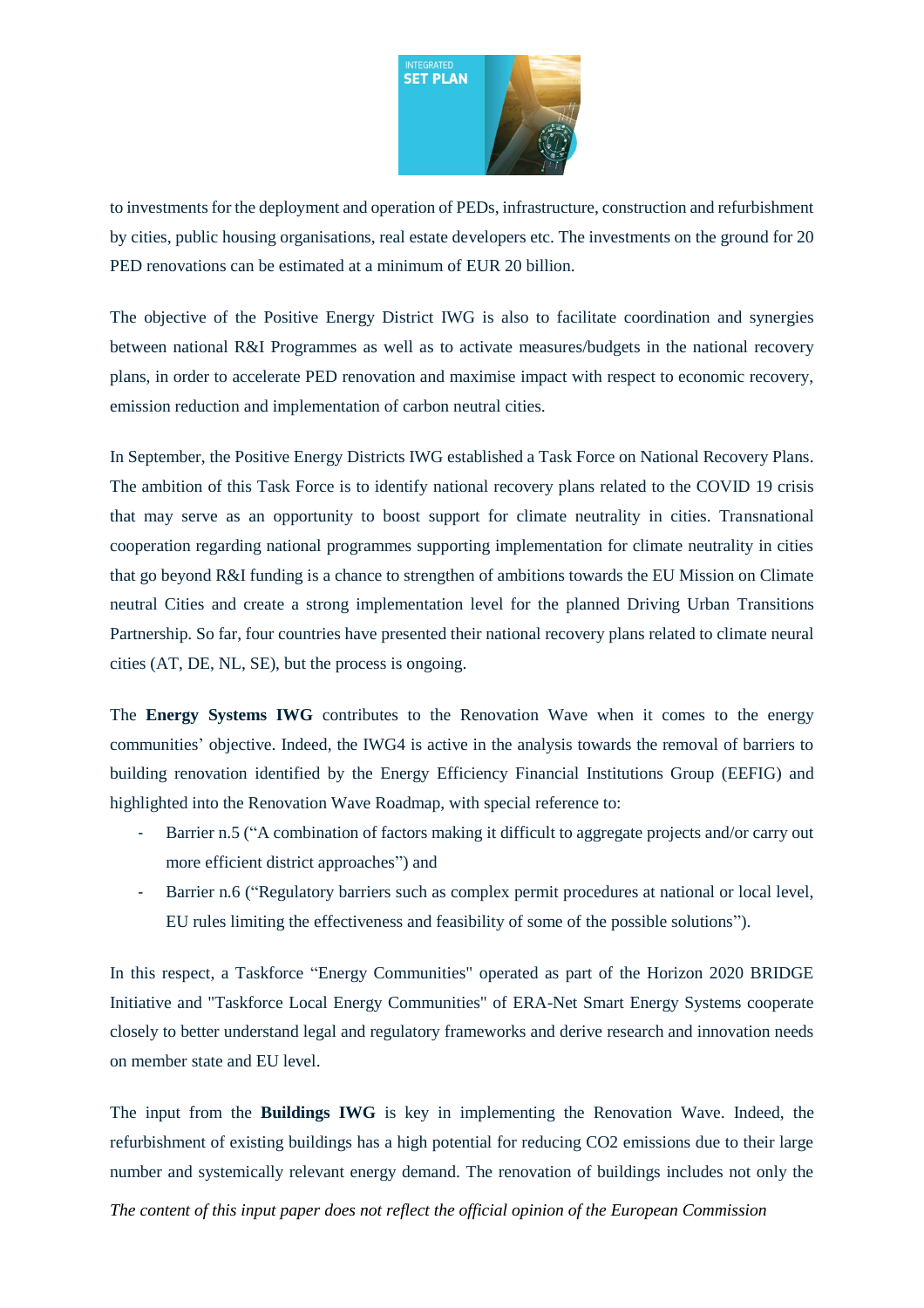

building envelope, heating and cooling systems, management and monitoring tools, but also nontechnological issues such as financial and legal aspects, education and training of actors, architectural issues, urban planning and synergies with the transport sector.

The objective is to remove fossil fuels in all types of buildings as an umbrella function through three key actions:

- The establishment of a management committee (or Renovation Waves Forum) which meets annually to mark progress in each Member State of targeted buildings and that should provide the needed political impetus to deliver the necessary changes.
- The creation of a Communication Wave in order to build awareness and a pipeline of investments.
- To desegregate the building sector challenge into a series or manageable tasks/a series of Renovation Waves in order to tackle more efficiently unique sectors of buildings.

The Renovation Wave affects all key Research and Innovation activities of the Buildings IWG:

- Innovative materials such as biomaterials or phase change materials, technical solutions such as smart windows and innovative thermal insulation with higher thermal performance and without any materials from fossil sources are important research topics for the refurbishment of existing buildings.
- Heating and cooling offers enormous potential for reducing energy consumption at the building level. The development of cost-effective, intelligent and flexible heat pumps (including thermally driven ones) and heat pumps for high temperatures, as well as cost-effective and energy-efficient hybrid technologies aiming at integrating micro CHP/CCHP with other renewable energy based processes have great potential to contribute to this objective.
- Thermal energy storage systems are crucial for the success of the Renovation Wave. On a district or city scale, large thermal energy storages enable a more flexible and fully renewable provision of heat to the renovated buildings through district heating systems. The development needs for these large thermal storage systems are in materials improvement, in optimising storage concepts and storage construction processes and in the system integration. On individual building or building block level, compact thermal energy storages are crucial. They also enable the short- or medium-term storage of available renewable electricity in power to heat configurations or of solar thermal energy for seasonal thermal storage with minimal space requirements in the building.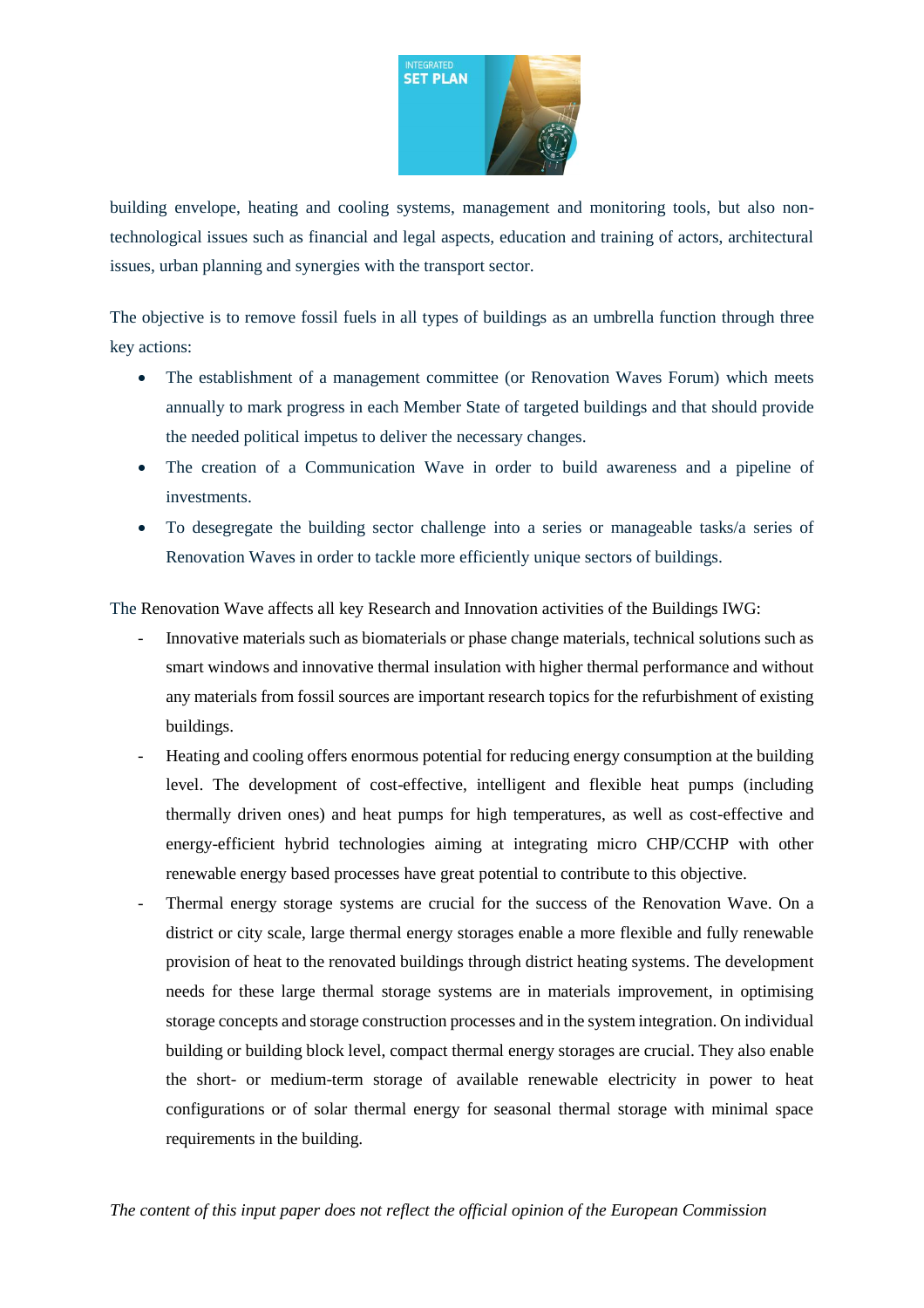

- Ventilated façades offer a great opportunity to host in a modular way active and passive heating and cooling and storage technologies in order to decarbonize the building sector.

The development and demonstration of digital planning and operational optimization instruments is of great importance here. BIM-based, automated fault detection and diagnostic is suitable to identify, and even predict, technical faults in the building based on on-board measurement data. These methods can significantly reduce cost and effort of renovation and maintenance while improving the energy efficiency of buildings.

An integrated approach is needed to address these issues properly. In order to intensify the transfer of research and innovation into building practice through a broader application and demonstration of outstanding concepts for new and existing buildings and neighbourhoods, the Building IWG proposes a European competition format, a Living Labs European Competition (LLEC). This systemic competitive approach addresses the energy system and end-use technologies in buildings. Energy management, monitoring systems and intelligent technologies, synergies between different energy sectors and infrastructures will be topic of a new format to achieve optimal solutions both for local or regional energy systems and for the European energy system as a whole. The activity aims to promote the transition from the current habits to a permanent living lab for climate-neutral urban living spaces in a sustainable way, taking societal issues and the economy as serious factors for transformation.

The **Batteries IWG** is also part of the IWGs delivering the Renovation Wave. Indeed, this group aims at accelerating the installation of charging points in buildings, which is key in the strategy. It also contributes through the deployment of stationary storage, which shows growing demand and need further implementation. This IWG seeks a holistic approach to supporting R&I across the Battery Value Chain as battery research and development requires a continuous stepwise progression from concept to commercial product maturity and utilisation.

The **Industry IWG** perceive the Renovation Wave as an enabler to advanced district heating and cooling. Furthermore, the strategy will also look at how to foster deeper renovation such as heating and cooling solutions. The IWG6 contributes to the Renovation Wave on aspects related to district heating and cooling. Heat and cold recovery technologies are crucial to enable cascade use of heat (or cold) between cross-sectoral plants in industrial parks, and with district heating and cooling networks. The activities related this matter will contribute to increase the integration of residual sources of heat and cold between industrial sites and district and cooling networks. The action 6 fosters also the adoption of an industrial symbiosis approach opened also outside industrial plant perimeters such as buildings and district heating and cooling networks to contribute to the overarching Renovation Wave.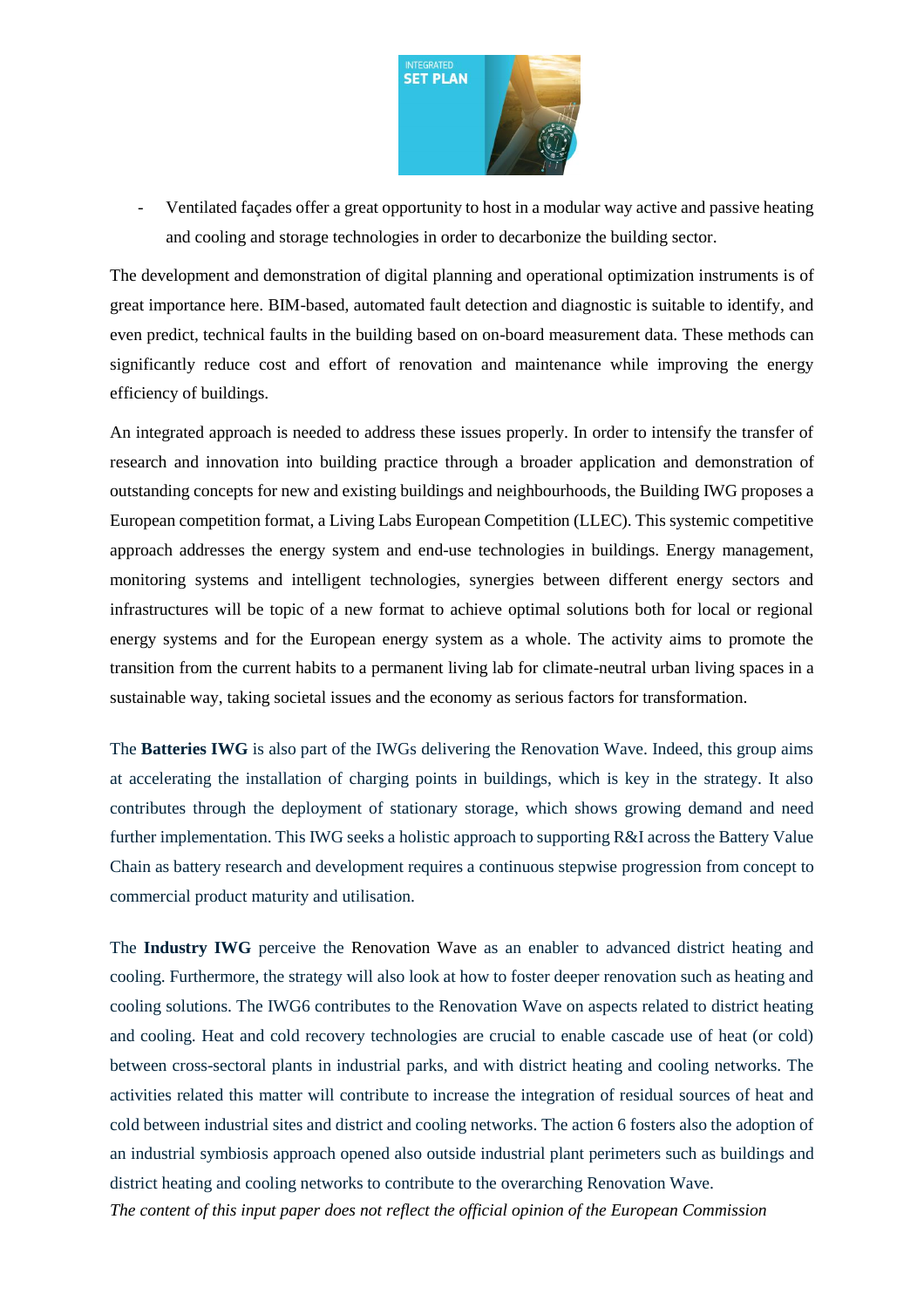

**IWG Bioenergy and Renewable Fuels**: Biomass heating is applied at large scale for heating in buildings. Bioenergy offers promising options of small-scale electricity and heat production from biomass with very low emissions and high efficiency performances, in small and medium size applications. Bioenergy hybrid systems (combining bioenergy and solar thermal, bioenergy and shallow geothermal, heat pumps or waste heat recovery) are available in the heating sector, particularly for small scale in residential sector and in the district heating network at larger scale. District heating with biomass is an option especially in several Member States where the district heating networks are developed. Bioenergy hybrids with heating, ventilation and air conditioning (HVAC) provides energy security and flexibility in renovated buildings. Integrated and hybrid system solution in combination with digitalization can contribute to affordable solutions with large impact and at the same time create new green jobs.

#### Next Steps / Recommendation

- In the context of the Renovation Wave, different IWGs could cooperate to identify challenges in terms of financing clean technologies for the building renovation and seek for innovative financial frameworks.
- IWGs to work closely to establish appropriate mechanisms to analyse the interdisciplinary aspects addressed by the two partnerships, the Clean Energy Transition and the Driving Urban Transition (relevant to the Renovation Wave).
- IWGs to work closely and look for synergies with the Smart Cities Marketplace, the Covenant of Mayors as well as in the context of other relevant European and international initiatives, such as the upcoming Mission on Cities under Horizon Europe.

## Questions for discussion

- Buildings and their renovation are one of the most difficult innovation challenges of the climate crisis. How can you, as stakeholder and/or member of the SET Plan, best contribute to the European companies leading and delivering on innovation of energy saving and renewablesrelated goods and services? What are the main bottlenecks, and which are the most relevant pull factors?
- Innovation for cost-reduction, mass scale production, installation-time reduction, and industrialisation of innovative solutions can make the difference. What are the conditions needed to make this happen? What is the role of finance, and through which tools, mechanisms and instruments?